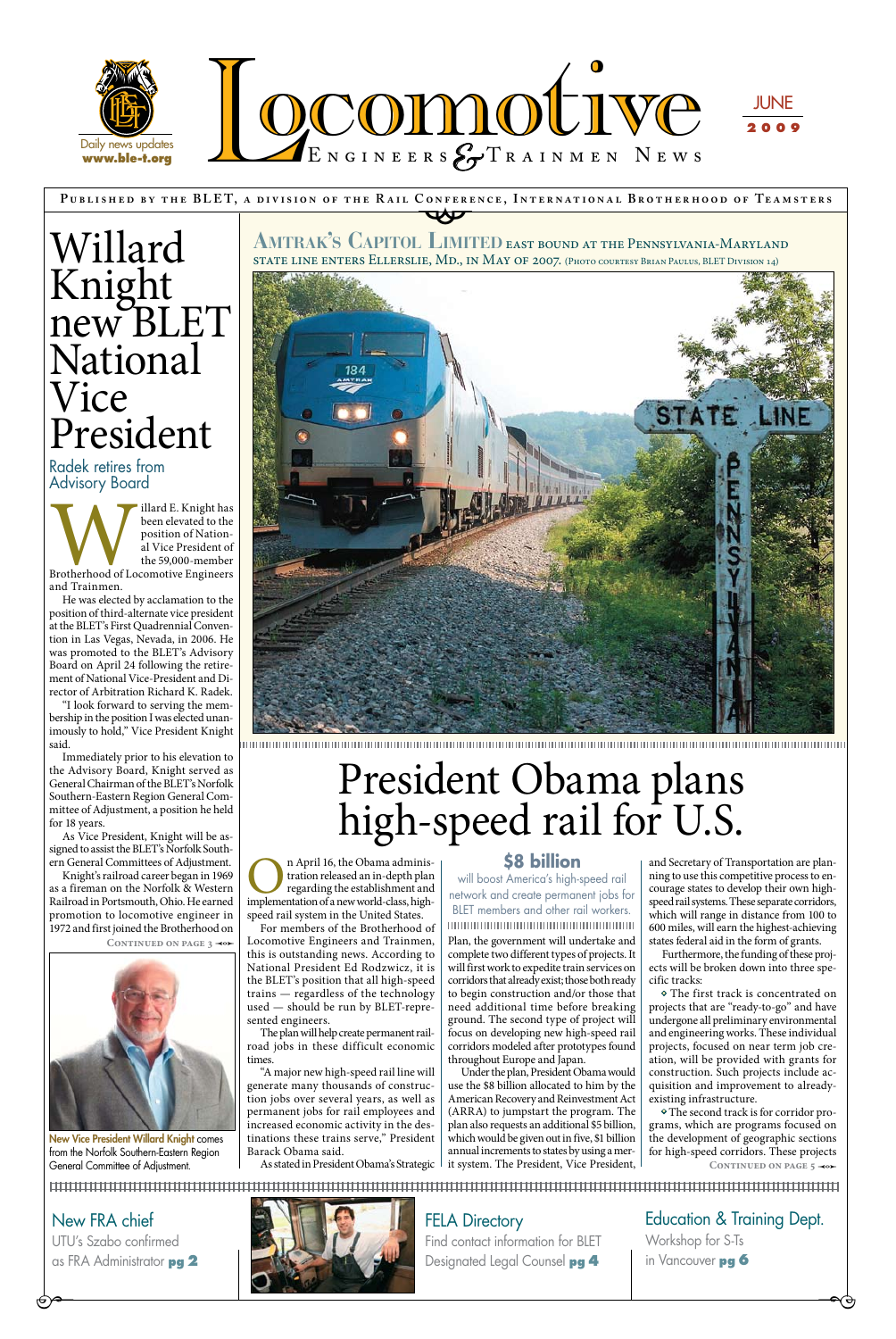### **Locomotive Engineers & Conductors Mutual Protective Association**

4000 Town Center • Suite 1250 • Southfield, MI 48075-1407

(800) 514-0010 • (313) 962-1512

#### Fax: (877) 633-1910 • E-Mail: lecmpa1910@lecmpa.org • Web: www.lecmpa.org



n May 1, BLET National President Ed Rodzwicz sent congratulations to Joe Szabo on his confirmation as Federal Railroad Administrator by the Ed Rodzwicz sent congratulations to Joe Szabo on his confirmation U.S. Senate.

"The BLET members, officers and staff who have worked with

> *Job Protection Headquarters for Transportation Employees Since 1910*

you over the years highly regard your integrity and dedication," President Rodzwicz wrote, "and your past public service as Mayor of Riverdale, Illinois, displayed the leadership qualities that will be an essential

The BLET President also said this is a time of great challenge and opportunity for the rail industry, particularly changes to the Hours of Service Act as well as the opportunity provided to the industry through President Obama's funding of high speed rail. "Significantly changed work schedules will soon be upon us, the importance of the rail alternative finally has been acknowledged by appropriation of substantial public funds — particularly for high speed passenger rail — and a new generation of signal and train control technology will be implemented in much of the industry over the next several years," President Rodzwicz wrote. "We are confident that, under your leadership, the FRA will play a pivotal role in the renaissance of the industry."  $\otimes$ 

element of your tenure as Administrator."

A fifth-generation railroader, Szabo, 51, is the first FRA administrator to come from the ranks of rail labor. He recently served the United Transportation Union (UTU) as Illinois state legislative director, and has worked closely with President Obama in the past.

In a letter congratulating Szabo, President Rodzwicz wrote that industry-wide risk reduction programs are the cornerstone for taking safety improvements to the next level.

Hoskins, Legislative Representative of BLET Division 182 (Little Rock) and Robert Lindsay, retired Division 858 (Pine Bluff) Legislative Representative, for their work on the legislation. He acknowledged the assistance of the Arkansas State AFL-CIO and also thanked the BLET members and their spouses who made phone calls and sent e-mails to lobby their legislators regarding this issue.  $\circledast$ 

"Replacing the industry's 175-year-old

command and control culture with one that treats safety as a value" is one area of vital concern to BLET members, Rodzwicz wrote.

**A COPY OF THE BILL IS ON** THE BLET WEBSITE AT: **http://www.ble-t.org/pr/ pdf/HB1318.pdf**

Railroad workers in Arkansas will now ride in off-duty vehicles with a greater peace of mind, thanks to the combined efforts of the BLET's now ride in off-duty vehicles with a greater peace of mind, thanks Arkansas State Legislative Board, their counterparts in the United Transportation Union and the Union Pacific Railroad. The three parties recently collaborated to secure passage of a law to improve the safety of off-duty transportation vehicles.

> **A copy of President Rodz -** WICZ'S LETTER IS AVAILABLE **ON THE BLET WEBSITE AT:** http://www.ble-t.org/pr/pdf/ SzaboLetter.pdf

BLET congratulates Szabo on FRA confirmation

Joe Szabo

In early March, Arkansas Governor Mike Beebe signed House Bill 1318 into law. The "Safe Transportation of Railroad Employees by Contract Carriers Act" establishes improved safety standards for drivers employed by railroad contract carriers as well as the motor vehicles they use to transport train crews to and from off-duty locations.

The new law mandates hours of service for van drivers, drug testing for drivers, inspections of the vehicles and maintenance on the vehicles. It also mandates liability insurance of \$5 million dollars for each motor vehicle that transports railroad employees.

"There aren't many times you find two unions and the railroad working together," said Terry Todd, Chairman of the BLET's Arkansas State Legislative Board. "But our issues and the UTU's issues were almost the same — bad drivers, unsafe vans and a poorly-managed limo company."

Todd said the solidarity of the two unions helped to get lobbyists from the Union Pacific Railroad involved.

"We brought our issues to the attention of the Union Pacific Railroad and



showed them how unreliable their limo company was and how they were wasting money paying for services they were not getting," Todd said.

With the three parties united, it was just a matter of time before the legislation was passed.

"We were unopposed on all votes," Todd said. "This was for public safety." Chairman Todd thanked James

## Train crew safety bill becomes law in Arkansas

Arkansas Governor Mike Beebe, seated, signs the Safe Transportation of Railroad Employees by Contract Carriers Act.

**From left:** BLET Div. 182 LR James Hoskins, Jr.; Retired BLET Div. 858 LR Robert Lindsey; BLET Arkansas State Legislative Board Chairman Terry Todd; Arkansas AFL-CIO Jim Brewer; Representative Barbara Nix; Matt Fair, Arkansas AFL-CIO; UTU LR Talmon Preyer; UTU Arkansas State Legislative Director Steve Evans; Alan Hughes, Arkansas AFL-CIO; Rickey Belk, Arkansas AFL-CIO; and retired UTU Arkansas State Legislative Director Don Breavers.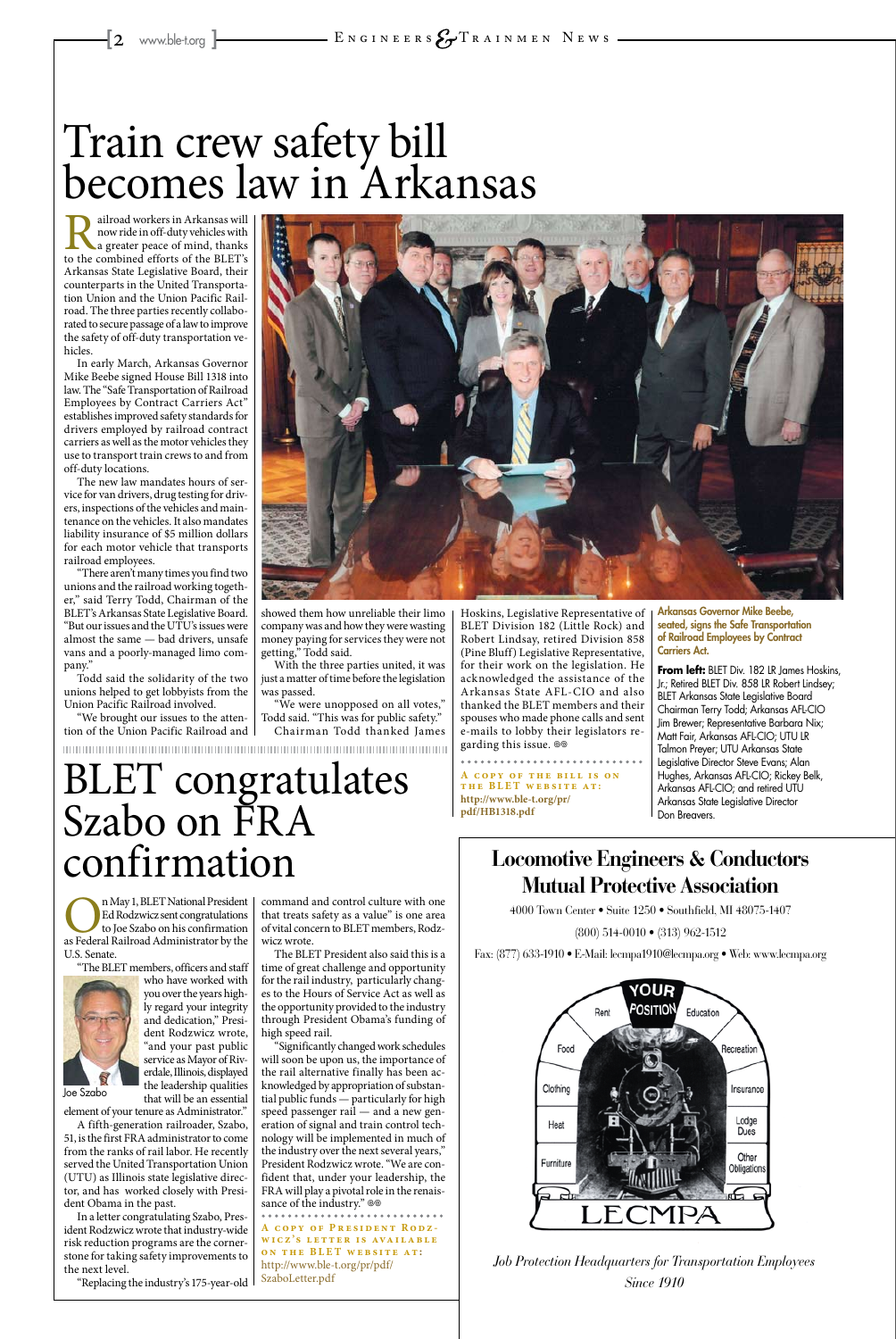### **Calendar Events** 2009 **&**

#### June 7-12, 2009 **82nd Annual Southeastern Meeting Association, Gatlinburg, Tenn.**

Brother John Mason, Local Chairman of BLET Division 239 (Knoxville, Tenn.), is Chairman of the 2009 SMA in Gatlinburg, Tenn. It will be held at the Park Vista Hotel & Conference Center (705 Cherokee Orchard Road, Gatlinburg, TN 37738; Phone: (865) 436-9211). The room rate will be \$103 per night. To contact Brother Mason, call (865) 523-2684 email: scooterloco@comcast.net or LNM67@comcast.net.

#### June 30-July 3, 2009 **National Association of State Legislative Board Chairmen**

The NASLBC will hold its annual meeting at the Hyatt Recency-Penn's Landing just prior to the Eastern Union Meeting Association (EUMA). More information can be secured by contacting Tim Smith, NASLBC Chairman at: tsmith@sbcglobal. net; or Ken Kertesz, NASLBC Secretary-Treasurer, at: kkertesz@comcast.net.

#### July 5-9, 2009 **71st Annual Eastern Union Meeting Association, Philadelphia, Pa.**

Brother Sean Simon, Vice President of BLET Division 226 (Newark, N.J.), is Arrangements Chairman of the 2009 EUMA in Philadelphia, Pa. It will be held at the Hyatt Regency Philadelphia at Penn's Landing (201 S. Columbus Blvd., Philadelphia, PA 19106: Phone: (215) 928-1234. The room rate will be \$169 per night. To contact Brother Simon, call (609) 558- 6405 or email: EUMA2009@aol.com.

#### July 29-August 1, 2009 **Military Railway Service Reunion**

Organizers are planning a large reunion of MRS veterans who served during WWII and Korea, which will be held at Ft. Eustis, Va., as part of the Army's Transportation Corps week. Email Mark Metz for details: m-m-e@comcast.net.

#### August 9-14, 2009 **69th Annual International Western Convention, Green Bay, Wisc.**

Brother John Reynolds, Wisconsin Central General Chairman and member of BLET Division 209 (Green Bay, Wisc.), is Chairman of the 2009 IWC in Green Bay, Wisc. It will be held at Radisson Hotel & Conference Center Green Bay (2040 Airport Drive, Green Bay, WI 54313: Phone: (920) 494-7300). The room rate will be \$94 per night. To contact Brother Reynolds, call (920) 462-4509 or email: JReynoldsBLET@newbc.rr.com. Visit the IWC website at: http://iwcgb.org/

#### September 13-16, 2009 **75th annual Southwestern Convention Meeting, Kansas City, Mo.**

Brother Mike Zenner, Secretary-Treasurer of BLET Division 130 (Kansas City, Kan.), is Hosting Chairman of the 2009 SWCM in Kansas City, Mo. It will be held at the Hyatt Regency Crown Center (2345 McGee St., Kansas City, MO 64108: Phone: (816) 421-1234). The room rate will be \$139 per night. To contact Brother Zenner, call (816) 804- 9107or email: zmike5@kc.rr.com. Visit the SWCM website at: www.bletswcm.org.

"His knowledge, experience and engaging personality cannot be replaced. He will be fondly remembered and sorely missed. On behalf of the 55,000 men and women of the Brotherhood of Locomotive Engineers and Trainmen, I say thank you, Brother Radek, and wish you all the best during your retirement." @

January 1, 1974. He is a member of BLET Division 511 in Portsmouth, Ohio. After joining the Brotherhood, he was elected Local Chairman of Division 511 in 1979, a position he held until he was elected General Chairman on January 1, 1992.



#### WILLARD **KNIGHT NAMED** new BLET vice president

CONTINUED FROM PAGE 1 <0

He also served the Brotherhood as a delegate to the 1996 quinquennial convention in Detroit, the 2001 quinquennial convention in Miami, and the 2006 quadrennial convention in Las Vegas.

As General Chairman, Knight was involved in Conrail merger negotiations in the mid- to late-1990s and has participated in all on-property agreements at the Norfolk Southern. Those agreements have provided wage increases, quality of life improvements and important job protections for the members he represented. The on-property agreement with NS was among the first in the country to tie membership wage increases to company performance. Most recently, he helped negotiate an agreement that contains an important scope rule that protects locomotive engineer jobs in the face of changing technology without sacrificing jobs in other crafts.

Vice President Radek retires as the senior member of the BLET's Advisory Board, having first won election to the office of Vice President in 1996. His railroad career began on the Chicago & North Western in 1965. He joined the BLE in 1974 and earned promotion to Locomotive Engineer in 1976. Soon after joining



Radek: Retires after 44 year railroad career.  $\frac{R_{\text{U}}}{R_{\text{U}}R_{\text{U}}}$  Appointed Director of Arbitration

the BLE, Brother Radek began serving as Secretary-Treasurer of Division 404 (Chicago) and was elected Local Chairman in 1978. In 1981, then-International President John F. Sytsma invited Radek to join the International staff and assigned him to the National Railroad Adjustment Board (NRAB) in Chicago.

> 1-800-422-3352 1-706-323-7711 Website: www.harpcallier.com

Since 1982, Radek served as the BLE member to the NRAB and served as its First Division chairman or vice-chairman continuously since 1984. In 1987, he transferred to the BLE International Office in Cleveland. When the Arbitration Department was established in 1991, he was appointed to the post of BLE Director of Arbitration.

YOUR CHECKLIST: **1.** What type of will do you need? A simple will is a straightforward way of directing the distribution of assets. If, however, you wish to direct the transfer of property or establish guardianships for children a more complex will may be needed. An attorney in your area can best draft such an instrument.

Following Radek's retirement, National Vice President Marcus J. Ruef will assume the Director of Arbitration duties. Vice President Ruef served as Assistant Director of Arbitration from January of 1997 to June of 2006.



"I welcome Willard Knight to the Advisory Board and know that he will do an excellent job of representing the membership," BLET National Vice President Ed Rodzwicz said. "Likewise, Vice President Ruef will do an excellent job as Director of Arbitration.

"I heartily thank Brother Radek for his years of selfless dedication and service to the organization. Words alone cannot express the appreciation this organization has for Brother Radek. Over the years, countless members have benefited from his expertise in membership representation, protection, and in contract negotiations.

ichael's spouse Judy knew he had complained of a chest cold for over a week. He felt totally exhausted when he returned home from work every day. Later in the week, Mike's left arm became stiff and painful. He attributed it to the broadside hit he had received as a running back years ago in a high school football game.

simp

The stress of working at the railroad had increased dramatically since a derailment had occurred earlier that week. He was constantly worried about his job. Two days later, Mike was found on the floor of the railroad's hotel bathroom. He died of a massive heart attack. He was only 57. He never took the time to get a simple will. Judy and Mike's children had to contend with a lot of problems over the weeks following his death. A lack of a will only complicated their lives further. A will gives the heirs directions. Without these directions, he is deemed to have died intestate. (He dies "without leaving to testify what his wishes were…" Black's Law Dictionary, 5th Edition, West Publishing Co. 1979). Without a will, in most states Mike's property will be divided by a schedule of laws, not necessarily his wishes. In many states, a wife will take less as his living children inherit more.

If Mike died in an event that caused

a FELA claim to be made, in some states the personal representative of Mike has the cause of action or the right to bring a lawsuit. The personal representative may also be the final decision maker on whether to settle the claim and, if so, for how much.

A simple will can protect both the

surviving spouse and the decedent's children. A will can appoint guardians for your children in the rare, but occasional, tragedy of the loss of both parents.

Although it is always best to consult an attorney about your specific circumstance, most often any will is better than none. Some states even provide a will on line. For example, the State Bar of California provides on its website the California Statutory Will for a simple will. (www.calbar.ca.gov/calbar/pdfs/ publications/Will-Form.pdf)

Generally, a will is a summation, before witnesses, of who should inherit what, who should be a guardian of minor children, and who should be charged with seeing that the will is executed (Executor).

Often, it is smart to keep several copies. Do not leave all of them in a safety deposit box. Upon death, a safety deposit box is usually sealed until such

time as a Court enters an order allowing it to be unsealed and inventoried.

A simple will, although often overlooked, is as important as one's driver's license. Your loved ones will have endured enough without complicating their lives further.

If you have any more specific ques-

tions, please do not hesitate to contact the State Bar of the state of your residence or us at www.harpcallier.com.

#### Submitted by:



J. Anderson "Andy" Harp Harp & Callier, LLP P.O. Box 2645 Columbus, Georgia 31902

P.O. Box 875 Phenix City, Alabama 36868

#### Federal Employers' Liability Act (FELA) >>

 $\overline{A}$ 

**2.** How will you go about preparing your will? A basic will can sometimes be found on state bar web sites, or even sourced on the internet. A local attorney should be able to easily draft a simple will for a small fee. Be sure to ask what the fee would be in advance.

**3.** Who are your beneficiaries? Your executor or executrix? If applicable, the guardian of your minor chil-

dren?

**4.** Have you signed the will before witnesses? If you elect to create the will through a source such as the state bar, make sure you sign it in front of at least two adult witnesses. In some states, it is a good idea to have the will nota-

rized.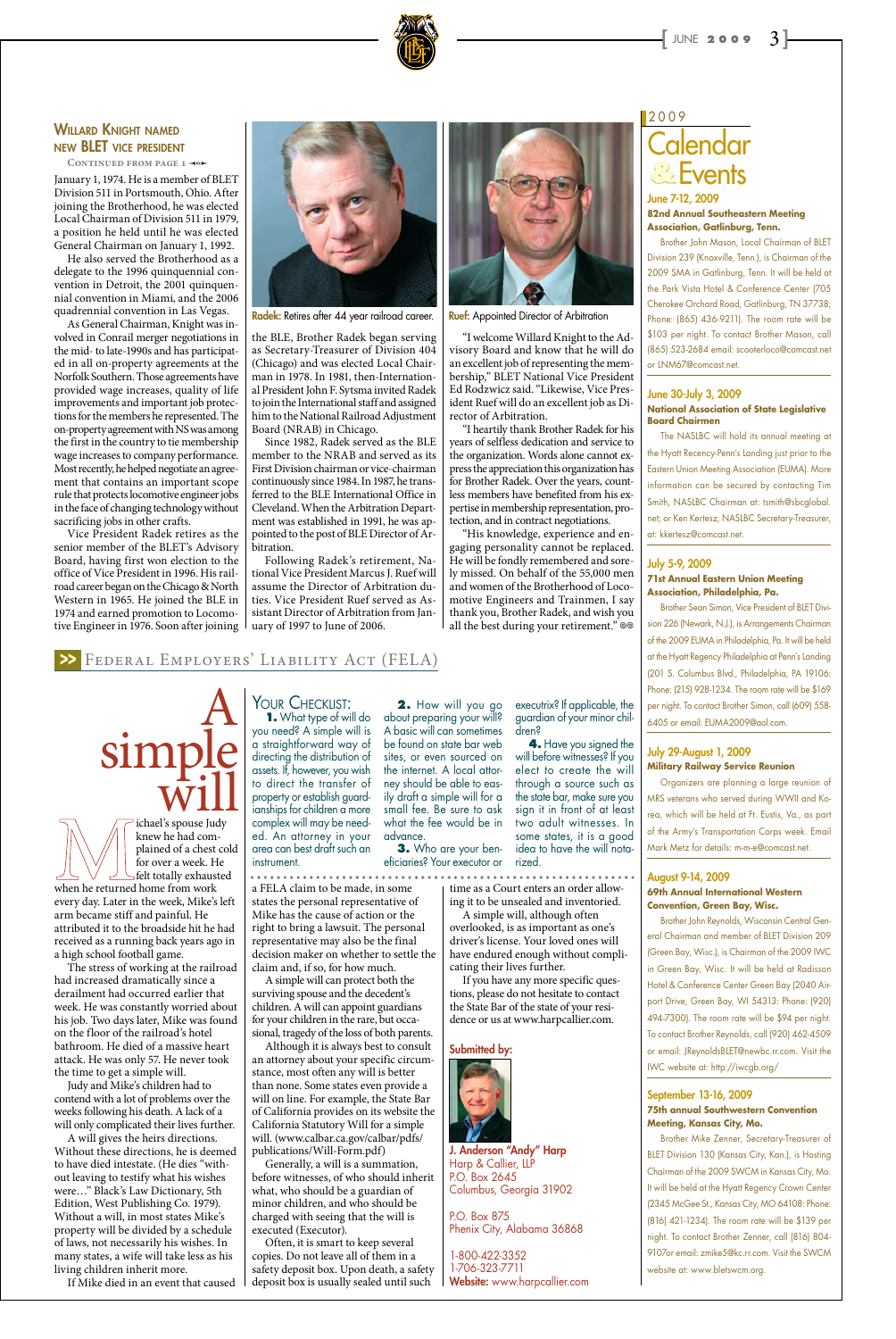### **BLET FELA Directory**

#### As OF MAY 13, 2009

#### **Alabama Harp & Callier, L.L.P.**

P.O. Box 875; 1604 Broad St., Suite F Phenix City, AL 36867-0875 (324) 291-7741 or (800) 422-3352 www.harpcallier.com Email: harpraillaw@aol.com J. Anderson "Andy" Harp

#### **Arkansas Kujawski & Associates, P.C.** 201 W. Broadway, Suite E N. Little Rock, AR 72114 (501) 372-8047 or (800) 624-4571 Fax: (501) 372-4379 www.kujawskiassociates.com John P. Kujawski

#### **California The Crow Law Firm** 700 "E" Street Sacramento, CA 95814-1230 (916) 441-2980 or (800) 795-6555 Fax: (916) 441-3846 Email: Dfrias@crowlaw.com

Joseph J. Weninger

#### **Hildebrand, McLeod & Nelson, LLP** 2000 Riverside Drive Los Angeles, CA 90039 (323) 662-6400 or (800) 344-3352 Fax: (323) 669-8549 www.hmnlaw.com Email: Pfiester@hmnlaw.com

R. Edward Pfiester Jr.

#### **Hildebrand, McLeod & Nelson, LLP**

350 Frank H. Ogawa Plaza Fourth Floor Oakland, CA 94612-2006 (510) 451-6732 or (800) 447-7500 Fax: (510) 465-7023 www.hmnlaw.com Email: Pfiester@hmnlaw.com R. Edward Pfiester Jr.

#### **Colorado Rossi, Cox, Vucinovich P.C.**  3801 East Florida Ave., Suite 905 Denver, CO 80210-2500

(303) 759-3500 or (800) 325-4014 Fax: (303) 759-3180 www.rcvpc.com Email: jcox@rcvpc.com James L. Cox Jr.

#### **Florida Moody Strople, Kloeppel, & Higginbotham, Inc.**

1400 Baymeadows Way, Suite 105 Jacksonville, FL 32256 (904) 256-0018 or (800) 813-8608 Fax: (904) 256-0019 www.moodyrrlaw.com Willard J. Moody Jr.

#### **Sams & Hollon, P.A**. Baywood Center

9424 Baymeadows Road, Suite 160 Jacksonville, FL 32256 (904) 737-1995 or (800) 327-4552 Fax: (904) 737-3838 Alva Hollon Jr.

#### **Georgia Matthews & Steel**

15 Piedmont Center, Suite 1560 3575 Piedmont Rd. NE Atlanta, GA 30305 (404) 264-1292 or (800) 776-0098 Fax: (404) 264-0161 John D. Steel

**Harp & Callier, L.L.P.** P.O. Box 2645, The Corporate Center Suite 900, 233 12th St. Columbus, GA 31902-2645 (706) 323-7711 or (800) 422-3352 Fax: (706) 323-7544 Email: HarpRailLaw@aol.com Email: aharp@harpcallier.com www.harpcallier.com J. Anderson "Andy" Harp

#### **Illinois Blunt & Associates, Ltd.**  60 Edwardsville Professional Park, P.O. Box 373 Edwardsville, IL 62025 (618) 656-7744 or (800) 323-5538 Fax: (618) 656-7849 Email: michaelb@bluntlaw.com>

David L. Blunt

#### **Daniel J. Downes, P.C.**  111 W. Washington St., Suite 1100 Chicago, IL 60601 (312) 781-1852 or (800) 624-2121 Fax: (312) 781-1854 Email: dan@dandownes.com www.feladownes.com Daniel J. Downes

**Kujawski & Associates, P.C.** 1331 Park Plaza Drive, Suite 2 O'Fallon, IL 62269-1764 (618) 622-3600 or (800) 624-4571 Fax: (618) 622-3700 www.kujawskiassociates.com John P. Kujawski

#### **Sands & Associates**

33 North Dearborn St., Suite 1630 Chicago, IL 60602 (312) 236-4980 or (800) 832-1999 Fax: (312) 236-1711 Email: scsands@ameritech.net

www.sandsandassociates.com Scott C. Sands

#### **Schlichter, Bogard & Denton** 120 West Main St., Suite 208

Belleville, IL 62220 (800) 873-5297 Fax: (314) 621-7151 Email: jschlichter@uselaws.com Jerome J. Schlichter

#### **Hoey & Farina**

542 South Dearborn, Suite 200 Chicago, IL 60605 (312) 939-1212 or (888) 425-1212 Email: Info@hoeyfarina.com www.hoeyfarina.com James L. Farina

> Fax: (215) 735-5126 www.keller-goggin.com Robert S. Goggin III

#### **Louisiana**

**Davis•Saunders Law Firm** 500 Mariners Plaza Drive Suite 504

Mandeville, LA 70448 (985) 612-3070 or (800) 321-7815 Fax: (985) 612-3072 www.davissaunders.com Email: Benbsaunders@aol.com Ben B. Saunders

**Massachusetts Thornton & Naumes LLP**  100 Summert St., 30th Floort Boston, MA 02110 (617) 720-1333 or (800) 431-4600 Fax: (617) 720-2445 www.tenlaw.com Email: rnaumes@tenlaw.com Robert T. Naumes

#### **Michigan**

**E.J. Leizerman & Associates** 24750 Lasher Road Southfield, MI 48034 (313) 962-3666 or (800) 628-4500 Fax: (419) 243-8200 www.thefela.com Email: ej@leizerman.com E.J. Leizerman

#### **Minnesota**

**Hunegs, LeNeave & Kvas, P.A.** 900 Second Ave. South, Suite 1650 Minneapolis, MN 55402 (612) 339-4511 or (800) 328-4340 Fax: (612) 339-5150 www.hlklaw.com Email: rleneave@hlklaw.com Randal W. LeNeave

**Ingebritson & Associates, P.A.** Medical Arts Building, Suite 1025 825 Nicollet Mall Minneapolis, MN 55402 (612) 340-8290 or (800) 282-6393 Fax: (612) 342-2990 www.ingebritson.com Russell A. Ingebritson

competent advice concerning their legal rights under the FELA. In addition, if you or any members of your family have questions concerning medical malpractice, product liability or other types of injury cases, please don't hesitate to contact one of these law firms for a consultation concerning your rights and remedies. @



**Yaeger, Jungbauer & Barczak, PLC** 745 Kasota Ave. SE Minneapolis, MN 55414 (612) 333-6371 or (800) 435-7888 Fax: (612) 333-3619 www.yjblaw.com

Email: wjungbauer@yjblaw.com William G. Jungbauer

#### **Missouri**

**Hubbell, Peak, O'Neal, Napier & Leach** 30 West Pershing Road, Suite 350 Kansas City, MO 64108-2463 (816) 221-5666 or (800) 821-5257 Fax: (816) 221-5259 Gene Napier

#### **Bauer & Baebler, P.C.**

1716 S. Broadway St. Louis, MO 63104 (314) 241-7700 or (800) 682-4529 Fax: (314) 241-0003 www.RailLaw.com Joseph L. Bauer, Esq.

**Schlichter, Bogard & Denton** 100 S. 4th St., Suite 900

St. Louis, MO 63102 (314) 621-6115 or (800) 873-5297 Fax: (314) 621-7151 Email: jschlichter@uselaws.com Jerome J. Schlichter **Rathmann Law Offices, L.L.C.** 1031 Lami Street St. Louis, MO 63104 (314) 773-3456 or (800) 238-4122 Fax: (314) 773-7238 Dennis T. Rathmann

**Yaeger, Jungbauer & Barczak, PLC** 1010 Market St., Suite 1440 St. Louis, Missouri 63101 (314) 621-1775 or (800) 878-4074 Fax: (314) 621-4688 www.yjblaw.com Email: wjungbauer@yjblaw.com William G. Jungbauer

#### **New York**

**Collins & Collins** 267 North St. Buffalo, NY 14201 (716) 885-9700 or (800) 933-8195 Fax: (716) 885-9770 John F. Collins

#### **North Carolina Shapiro, Cooper, Lewis**

**& Appleton, P.C.** 101 E. Elizabeth St. Elizabeth City, North Carolina 27909 (800) 752-0042 www.hsinjurylaw.com Email: RShapiro@hsinjurylaw.com Richard N. Shapiro

#### **Ohio**

**E.J. Leizerman & Associates, LLC** 717 Madison Ave. Toledo, OH 43624 (419) 243-1010 or (800) 843-3352 Fax: (419) 243-8200 www.thefela.com Email: ej@leizerman.com E.J. Leizerman

**Oregon Rose, Senders & Bovarnick, LLP**

#### 1205 N.W. 25th Ave. Portland, OR 97210 (503) 227-2486 or (800) 998-9776 Fax: (503) 226-3131 Paul S. Bovarnick

**Pennsylvania Coffey, Kaye, Myers & Olley** Suite 718, Two Bala Plaza Bala Cynwyd, PA 19004 (610) 668-9800 or (800) 334-2500 Fax: (610) 667-3352 www.FELAattys.com Email: <mikeolley@comcast.net> Michael J. Olley

#### **Keller & Goggin, P.C.** 1528 Walnut Street, Suite 900 Philadelphia, PA 19102 (215) 735-8780 or (800) 666-FELA

#### **Texas Jones & Granger**

10000 Memorial Drive, Suite 888 Houston, TX 77024 (713) 668-0230 or (800) 231-3359 Fax: (713) 956-7139 Email: btra@jonesgranger.com Robert M. Tramuto

#### **The Cartall Law Firm** 5126 Fredericksburg Rd., Suite 462 San Antonio, TX 78229 (210) 344-1111 Fax: (210) 344-5844 Bryan P. Cartall, Esq.

#### **McKinney & McKinney**

550 Wescott, Suite 590 Houston, TX 77007 (713) 869-1500 or (800) 709-9093 Fax: (713) 880-4638 www.piattorney.com R.L. Pete McKinney

#### **Tavormina & Young, LLP**

1300 Post Oak Blvd., Suite 1750 Houston, TX 77056 (713) 333-3070 or (888) 565-7245 Fax: (713) 333-3075 www.TavorminaYoung.com Email: syoung@tavorminayoung.com Steve Young

#### **Utah**

**Hatch, James & Dodge** 10 West Broadway, Suite 400 Salt Lake City, UT 84101 (801) 363-6363 or (800) 574-6310 Fax: (801) 363-6666 Email: bhatch@hjdlaw.com Brent O. Hatch

**Virginia Moody, Strople, Kloeppel, Basilone & Higginbotham, Inc.** 500 Crawford St., Suite 300 P.O. Box 1138 Portsmouth, VA 23705 (757) 393-4093 or (800) 368-1033 Fax: (757) 397-7257 www.moodyrrlaw.com Willard J. Moody Jr.

#### **Shapiro, Cooper, Lewis & Appleton, P.C.**

1294 Diamond Springs Road Virginia Beach, Virginia 23455 (757) 460-7776 or (800) 752-0042 Fax: (757) 460-3428 www.hsinjurylaw.com Email: Rshapiro@hsinjurlaw.com Richard N. Shapiro

#### **Washington Rossi, Cox, Vucinovich P.C.**  10900 N.E. 8th St., Suite 1122 Bellevue, WA 98004 (425) 646-8003 or (866) 357-7245 www.rcvpc.com Email: jcox@rcvpc.com James L. Cox Jr.

**Email Address Changes To:**  John Bentley, Editor Bentley@ble-t.org

ur union has designated attorneys who are  $\bigcirc$ qualified to serve as counsel for BLET members in accordance with the Federal Employers' Liability Act (FELA) governing workplace accidents. In the event of an injury or death and before reaching any settlement with a railroad, members or surviving families should contact an attorney listed to get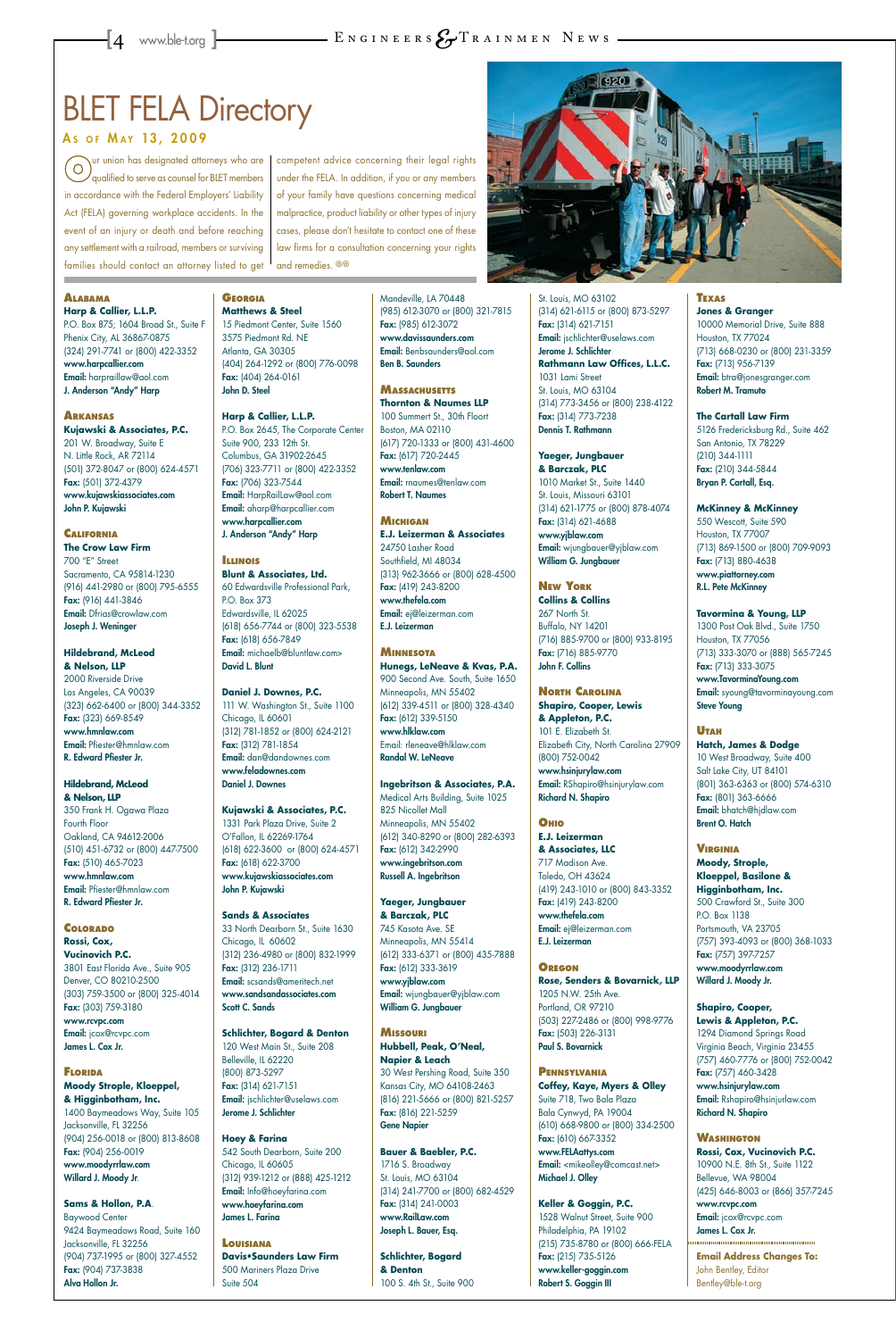**BY KATHIE BAILEY-TODD** BLET Auxiliary

(Kathie Bailey-Todd is the widow of the late G.Y. Bailey who was killed in dark territory in a head-on collision on Sept. 15, 2005 in Shepherd, Texas)

Fith the on-duty rail<br>
fatality rates up in<br>
2008 and in the first<br>
quarter of 2009, now<br>
is the time to make<br>
sure that you and your spouse have all of<br>
your important paperwork in order up fatality rates up in 2008 and in the first quarter of 2009, now is the time to make your important paperwork in order, up to date.

One can never have enough information on hand in case something happens to our spouses that work on the railroad. I was unfortunate enough to have to put that information to use almost four years ago when my late husband, G.Y. Bailey, was killed while at work in a head-on collision in dark territory in Shepherd, Texas, on Sept. 15, 2005. Several years before his death, we had sat down with BLET DLC Robert Tramuto of Jones,  $\vert$ Granger, Tramuto, Christy and Halstead and compiled a list of information spouse's could use in the event their railroad worker was injured at work or God forbid, worse. Please make sure you always have this information easily accessible to your spouse at all times. We always think those types of tragedies happened to "someone else", yet in the blink of an eye, I became that someone else. If you have any questions, please don't hesitate to contact any of your BLET DLC's – that's why they are here.

#### WHAT TO DO IF RAILROAD OFFI**cials or claim agents contact you to inform you of an injury or death of your spouse:**

**•** Make ANY railroad officials or claim agents contacting you in person identify themselves

**•** Find out exactly where your spouse is located and what his/her condition is. **•** Allow NO railroad representatives into your home.

**•** DO NOT volunteer any information. Make NO statements – verbal, written or recorded.

**•** If in public, get all needed information and walk away. Again, make NO statements.

**•** If a railroad official calls you on the phone, get the needed information and hang up. Again, make NO statements. Monitor all calls if you have Caller ID and

an answering machine.

**•** DO NOT sign anything.

**•** DO NOT accept anything from them.

**•** Names and phone numbers of the BLET National Auxiliary Officers at www.bletauxiliary.net @

After you have the needed information, have no further contact with ANY railroad officials or claim agents until after you have contacted a BLET Designated Legal Counsel. Make certain that the railroad official is informed that they are not to contact you or any member of your family from this time forward until you want to make contact with them.

**BLET's Education & Train-**<br>
ing department joined<br>
with New Jersey Transit<br>
(NJT) to provide train-<br>
ing to BIFT members and NI Traning department joined with New Jersey Transit (NJT) to provide training to BLET members and NJ Transit managers alike at a workshop on March 31.

At the hospital, DO NOT allow railroad officials or claim agents into the hospital room or treatment area.

Instruct railroad officials and claim agents to have NO contact with the patient, family or any medical personnel treating your spouse. Inform them that BLET Designated Legal Counsel has been notified. This will back them off very quickly.

DO NOT allow any railroad officials or claim agents to make ANY decisions concerning medical treatment or arrangements for your spouse.

Sign ONLY necessary medical forms from the hospital that are for the treatment of your spouse. Make NO statements to any medical personnel except in regard to the medical treatment for your spouse.

Walpert is Director ot the BLET Ed- | sure that all 14 class partici- | derstanding rules ot order, keeping things on track, and encouraging two-way communication. The class participated in effective listening and brainstorming exercises that facilitated improved communication. Most of the participants offered positive feedback about the class and felt that it

Make certain ALL medical personnel know of these instructions and abide by them. Insist that the Doctor/Patient confidentiality be observed.

"It created a pool of confident, proactive local rank and file committee men and women who will grow someday to lead the BLET on property and beyond," Darcy said. @

#### 

When and where you can, especially if your spouse has been medicated, make certain that your spouse gives a consistent history of the accident to each medical provider that may inquire. Consistency of the event is very important, as medical providers will be questioned by the railroad officials.

REMEMBER… Anything you say to a railroad official and/or claims agent will be used against you and your spouse in order to protect the railroad's interest.

#### **Paperwork you should always have on hand in the case of any injury or death:**

**•** Names and phone numbers to your local division's union officers: Local Chairman, President, Secretary/Treasurer, Vice President, Chaplain.

**•** Names and phone numbers of the BLET Designated Legal Counsel members in your area can be found at www.ble-t.org

**•** All insurance policies: Health, Disability, Job Insurance, Life Insurance (make sure your beneficiaries are up-todate from divorce, etc.)

**•** Your current wills. Everyone should have one, no matter what your age.

**•** Other important paperwork, such as a living will, DNR, power of attorney or organ donor information.

## You never know if tomorrow may come



### BLET Auxiliary

The Federal Railroad Administration hopes to begin awarding grants by late summer, 2009. ®

Seven rank and file BLET members along with seven NJT supervisory employees completed the training. The BLET members and NJ Transit managers are all members of various collaborative workplace committees, such as safety committees.

"BLET Labor Management Committee Representative Training gave our members basic skills to better represent membership issues directly with the carrier," said NJT General Chairman Rich Darcy said. After expressing the desire to create such a unique workshop, Brother Darcy conferred with BLET National Secretary-Treasurer Bill

ucation & Training Department.

Ken Kroeger, BLET Education & Training Coordinator, designed and presented the program as Instructor, and was assisted by General Chairman Darcy and Vice President Marcus Ruef. NJ Transit fully sup-

pants were available for the training. The NJ Transit made sure the participants had the day off from their regular assignments (with pay).

The class helped the students understand how to make the most productive use of meeting time by

would help them to improve the functioning of their various committees.

VP Marcus Ruef commended both GC Darcy, who initially requested the training, and NJ Transit Superintendent of Operations Kevin O'Connor, who sponsored the attendance of the participants, for working together to improve labor management relations.

"This type of bilateral exercise is a positive example of labor and management working together at NJT to create a more functional workplace," Ruef said. "Hopefully, others in the industry will follow their lead."

Darcy was enthusiastic about the program's successful outcome.

## Education & Training Dept. holds NJ Transit workshop



Jim Gee, System General Road Foreman, NJT; Tom Haas, BLET; Fred Mattison, BLET; Bill Craven, BLET; Larry Brain, BLET; Rich Darcy, BLET GC; Ed Baksa, Superintendent, NJT; Tim Leiner, Asst. Manager Mechanical, NJT; Marcus Ruef, BLET VP; Dave Crossley, BLET; John Smolczynski, Sr. Training Coordinator, NJT; Dan Loeb, BLET; Al Zahn, Sr. Road Foreman, NJT; Ken Kroeger, BLET Training Coordinator; Stanley Bizukiewicz, BLET; Sean Dolan, Sr. Road foreman, NJT.

Walpert to make it happen. NST | ported the workshop, making | organizing tocused agendas, un-

will have already completed gathering background information and will have structured plans for reaching their corridor projections.

**•** The third and final track, referred to as planning, will emphasize the development of cooperative plans and agreements for state railways. Although the funds that will be used are not those appropriated un-

der the ARRA, this track is imperative in sustaining future corridor development.

Today, the only existing high-speed rail system in the United States is the Northeast Corridor, located between Boston and Washington D.C. In the plan, President Obama identifies 10 specific corridors, which could potentially receive federal funding. One such corridor is in California, which would link the northern part of the state to the southern, beginning in San Francisco and ending in San Diego. Additionally, a Chicago hub

network was included in the plan. Featuring Chicago as the hub, it would hit eight major cities, including Cleveland, Detroit, Indianapolis, and St. Louis.

According to Vice President Joe Biden, the potential benefits of highspeed railways are endless. "Investing in a high-speed rail system will lower our dependence on foreign oil and the bill for a tank of gas; loosen the congestion suffocating our highways and skyways; and significantly reduce the damage we do to our planet [by reduc-

ing harmful carbon emissions]."

Overall, President Obama said the plan will revitalize the way Americans travel while aiding in the recovery of the economy. "My high-speed rail proposal will lead to innovations that change the way we travel in America," he said. "We must start developing clean, energy-efficient transportation that will define our regions for centuries to come."

#### Obama plans high-speed rail for U.S.

CONTINUED FROM PAGE 1 -0-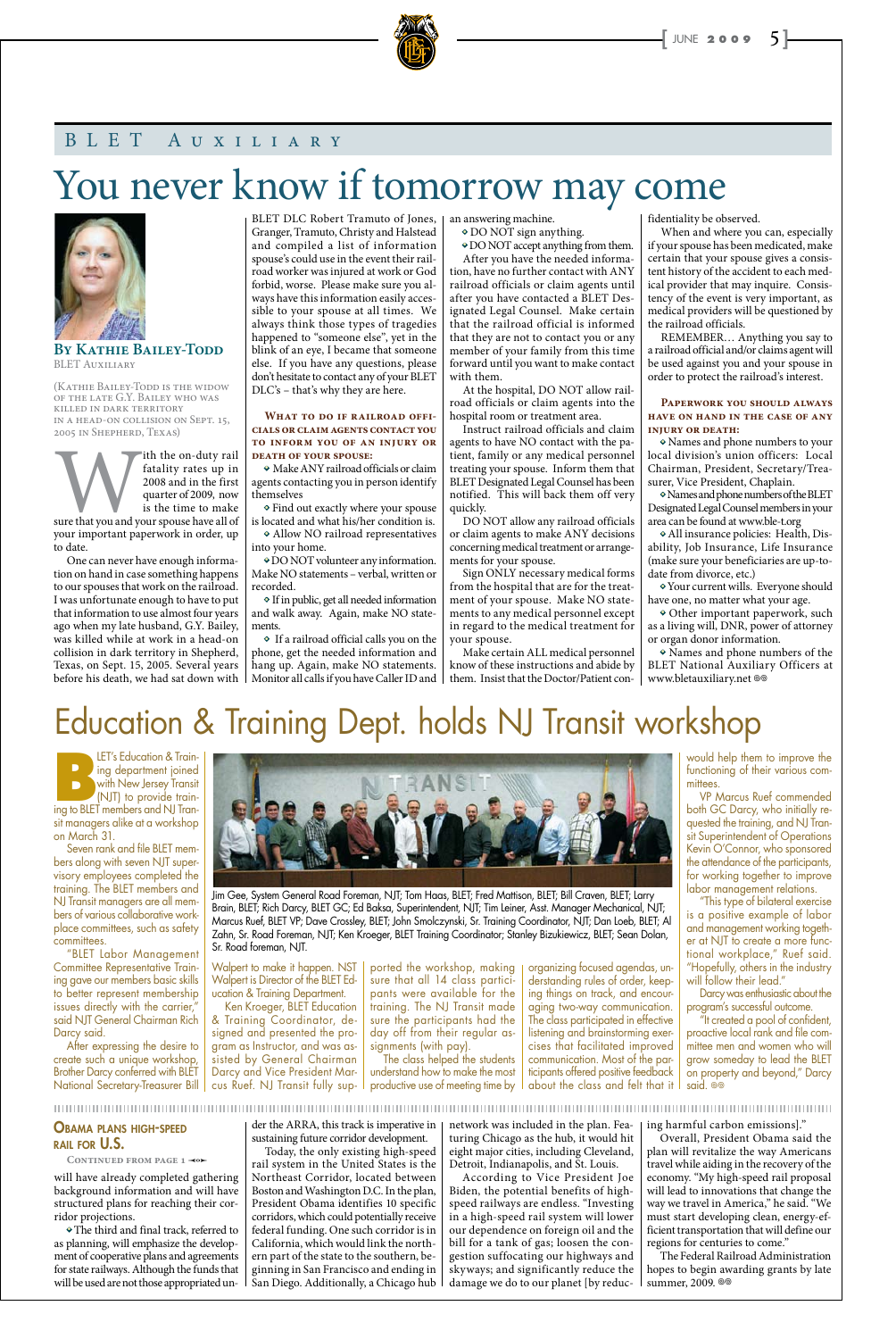resident Obama signed the<br>American Recovery and Re-<br>investment Act of 2009 (Re-<br>covery Act) into law on Feb-<br>ruary 17, 2009. It contains<br>two important provisions to assist BLET<br>members during these troubled ecoresident Obama signed the American Recovery and Reinvestment Act of 2009 (Recovery Act) into law on February 17, 2009. It contains members during these troubled economic times:

#### EXTENDED UNEMPLOYMENT **benefits**

The Act provides an appropriation of \$20 million to be used for payment of additional extended unemployment benefits under the Railroad Unemployment Insurance Act. The new law provides the temporary extended benefits to employees receiving normal unemployment benefits for days between July 1, 2008, and June 30, 2009.

**•** Railroad workers who previously were not eligible for extended unemployment benefits because they did not have 10 years of service may be eligible for benefits of up to 65 days within an extended period consisting of 7 consecutive 2-week registration periods.



**•** Railroad workers who previously were eligible for extended unemployment benefits of up to 65 days may now be eligible for benefits of up to 130 days within an extended period consisting of 13 consecutive 2-week registration periods.

**•** The latest date that an extended benefit period under these special provisions may begin is December 31, 2009, with payments stopping when the \$20 million has been expended.

The RRB will notify eligible indi-

viduals of their new rights to extended benefits and provide additional information about those benefits as soon as possible.

**Click here for Frequently Asked Questions about extended unemployment benefits:** http://www.rrb.gov/recovery/ faq\_ext\_ruia.asp

### **2.One-time payment to railroad retirement beneficiaries**

Under the new legislation, a onetime economic recovery payment of \$250 will also be paid to most adults (including disabled adult children) who receive railroad retirement benefits.

**•** No action is required on your part to receive this payment.

### Electronic Communications **Policy**

**•** Only individuals who were eligible for railroad retirement benefits in November 2008, December 2008, or January 2009 will receive the special payment.

the policy currently in effect<br>
is that official communica-<br>
tions between BLET mem-<br>
bers and the National Divi-<br>
sion require a hard copy of<br>
the correspondence — with a signature<br>
— being received by the National Presiis that official communications between BLET members and the National Division require a hard copy of — being received by the National President — to be considered an "official communication."

**•** All railroad retirement beneficiaries residing in the United States and U.S. territories, except children and Medicare-only beneficiaries, will receive this one-time payment. Payees receiving RRB payments based on a legal partition and/or garnishment are not eligible to receive this payment.

Due to the volume of e-mails it would be impossible for the President to answer all unofficial communications. Therefore, it is the policy of the BLET National Division Office that e-mails addressed to the National President will be reviewed and forwarded to the appropriate officer or staff for a timely response. In other words, an email message is not considered an official communication. This will allow the President to be aware of the opinions and suggestions of the membership, while at the same time providing a timely response to the member, if a response is necessary.  $\circledcirc$ 



**•** You will only receive one \$250 payment even if you are also receiving social security and/or veterans benefits.

The BLET Education & Training Department conducted a workshop for Secretary-Treasurers Due to a typographical error, the fole and the BLET Education & Training Department conducted a workshop for Secretary-Treasure in Mancouver, Wash., from February 23-26, 2009. Those in attendance are as follows:

**•** The one-time payment will be issued separately and will not be included in your regular monthly benefit payment. It will be delivered in the same way you currently receive your benefit payment (check or direct deposit).

lowing members of BLET Division 57 were mistakenly identified as members of BLET Division 28 in the BLET PAC list that was published in the May 2009 issue: Gary David, Joey Joseph, John Keating, William A. Lander, Daniel Murphy, Daniel Proulx, Gary Richards and William Vail Also, the following member of Division 57 donated \$10 per month to the BLET PAC throughout 2008, but was mistakenly left off the list: James Ripley

**•** Payments are expected to be issued in May 2009.

**Click here for Frequently Asked Questions about one-time payments:** http://www.rrb.gov/recovery/ faq\_erp.asp

# Extended unemployment benefits coming to rail workers

**Front row, from left:** William Walpert, NST & Director of Education & Training; Bob Broka, Records Department, Director; and Ken Kroeger, Coordinator of Education & Training and Special Representative. **Second row, from left:** Steve Myers, ST Div. 443; Brian Kelley, ST Div. 64; Kenton Hastings, Alt. ST Div. 144; and Dave Estess, GCA ST Amtrak. **Third row, from left:** Joe Murray, Alt. ST Div. 446; Cary Qualls, ST Div. 392; Robert Pratt, ST Div. 758; and Christopher Dickey, ST Div. 255. **Fourth row, from**  left: Michael Hamilton, ST Div. 238; Arturo E. "Eddie" Perez, KCS/Tex Mex GCA ST and ST Div. 244; Gary Hages, ST Div. 58; and Tyrone Miller, IL SLB Alt. ST. **Fifth row, from left:** John Wallace, ST Div. 595; Jeffrey Valentine, ST Div. 158; Bruce Roe, ST Div. 362; Walt Schmidt Webmaster; and Tom Preston, ST Div. 236 / GCA ST UP Western Region. **Last row:** Darrell Schandorf, ST Div. 462; Michael Briscoe, ST Div. 262; Luke Myers, ST Div. 727; Joseph Debartolomao, MA SLB ST; Patrick McDaniels, ST Div. 794; Todd Pollard, Member Div. 456; and Aaron Rinehart, ST Div. 842.

This is to provide that the actual question(s) are addressed, and ensures that when official interpretations are made they have reference to a specific request and can be used in future correspondence.

### Vancouver S-T Workshop, February 2009

#### **Correction**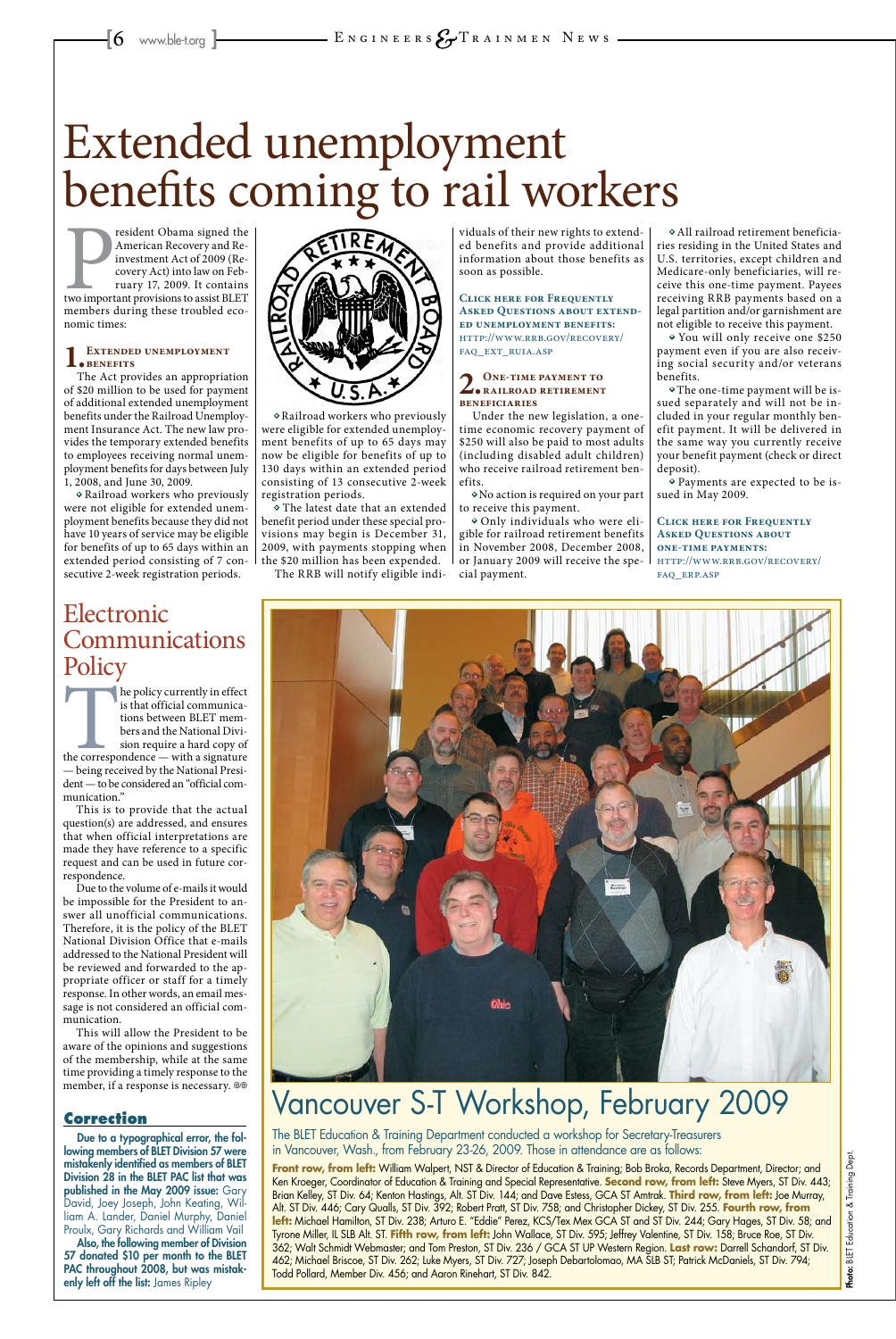Eve Brumbaugh was elected<br>
Chairman of the Idaho State<br>
Legislative Board at Triennial<br>
Meetings on April 4.<br>
Brother Brumbaugh is a<br>
member of BLET Division 676 in Nam-<br>
pa Idaho He is a Union Pacific locoteve Brumbaugh was elected Chairman of the Idaho State Legislative Board at Triennial Meetings on April 4.

Brother Brumbaugh is a pa, Idaho. He is a Union Pacific locomotive engineer who first joined the Brotherhood on January 1, 1996. He had previously served as Chairman from 1996-2002.

"My first priority as Chairman will be getting the legislators in the state to be concerned about railroad issues and labor issues," Brother Brumbaugh said.



places outgoing Chairman Mike Hysell, who did not seek reelection. Brother Hysell announced his intention to retire in July at age 60 with 41 years of service to the Union Pacific Railroad.

The BLET's Idaho State Legislative Board represents the interests of more than 300 hard working Union Pacific locomotive engineers and trainmen. ®

## Brumbaugh elected Idaho State Legislative Board Chairman ELECTIONS

"The years I have served on the National Association of State Legislative Board Chairman and the Idaho State Chairman have been the best union experience I have had in my career," Brother Hysell said. "The respect and support I have enjoyed from Vice President John Tolman and all the Chairmen has made my time a rewarding experience."

ark Kenny was reelected by acclamation to<br>the office of Amtrak<br>General Chairman at<br>the General Commit-<br>tee's quadrennial meeting in San Fran-<br>cisco last week ed by acclamation to the office of Amtrak General Chairman at the General Commitcisco last week.

get these legislators to the point that they are not afraid to work with us. My other priority will be to increase the PAC funds in the state." Brumbaugh re-Steve Brumbaugh

> Vice President and National Legislative Representative John Tolman congratulated Brother Brumbaugh on his election and thanked Brother Hysell for his service to the board.

"Mike did an excellent job of representing the BLET in a state that is not particularly friendly to workers," Vice President Tolman said. "He worked hard and never complained about the difficulties he faced. "I'm confident that Brother Brumbaugh will continue to work hard for our members in the state of Idaho and I congratulate him on his election."

Brother Kenny is a member of Division 11 in New York. He joined the Brotherhood on March 1, 1981, and has served as General Chairman since 1998. Earlier this year, Brother Kenny also became Chairman of the Eastern General Chairmen's Association.

> General Chairman Kenny was pleased with the meeting. "I want to echo President Rodzwicz in expressing my personal gratitude for Sister Scher's service to the BLET, and I also want to congratulate the delegates for their focus and hard work this week," Kenny said.  $\otimes$

All other officers on the Amtrak General Committee were reelected by acclamation with the exception of Eastern Regional Chairman Ellen J. Scher, who retired from office. Those reelected were: Vice General Chairman C.A. Mc-Dowell; Midwest Regional Chairman S.J. Tuck; Western Regional Chairman

D.H. Hansen; and Secretary-Treasurer D.P. Estes.

Richard J. Nunziato was elected to the office of Eastern Regional Chairman to fill the office vacated by Sister Scher.

I, the BLET'S Western General<br>
Chairman's Association (WGCA)<br>
Chairman's Association (WGCA)<br>
deneral Chairmen free elected officers for a new term<br>
and concluded their annual busi-<br>
ness meeting.<br>
Attendees re-elected Mich Chairman's Association (WGCA) elected officers for a new term and concluded their annual business meeting. Attendees re-elected Michael Priester to be their Chairman for another year. Also elected were Pat Williams as Vice Chairman, and Rick Gibbons as the Secretary-Treasurer. Brother Priester serves as General Chairman of the CP Rail System/U.S. General Committee of Adjustment. He joined the Brotherhood on Feb. 1, 1972, and is a member of BLET Division 754 (Terre Haute, Ind.). "I am humbled, but at the same time strengthened by my Brothers continued trust and support in re electing me as their Association Chairman," said Chairman Priester, who was first elected WGCA Chairman in 2007. "As always, I look forward to the tasks at hand and the opportunity to serve my

The General Chairman and other officers gave their regular reports to the delegates. In addition, BLET National President Ed Rodzwicz presented the delegates with an update on National Division business.

President Rodzwicz discussed the \$8 billion in stimulus money the Obama Administration approved for funding Amtrak and increasing high-speed passenger trains. He also brought the delegates up to speed on the legal challenge to the Department of Transportation's direct observation of urine testing, the Railroad Retirement trust fund, and the Federal Railroad Administration's

> 1, the BLET'S Western General | The WGCA meets annually to give | made several presentations on topics General Chairmen from the Western states the opportunity to discuss current problems and solutions. The meeting allows for interactive participation by all attending general chairman and vice-chairmen. "Our discussions focus on the issues of the day, whether it be engineer certification, the current Hours of Service improvement legislation or everyday safety issues," Priester said. "The Association takes a proactive approach as a collective body to develop strategies to improve the railroad environment our members find themselves working in on a daily basis." Attendees heard remarks by various speakers, including: BLET National President E. W. Rodzwicz; First Vice President Paul Sorrow; National Secretary-Treasurer Bill Walpert; and BLET Vice President and National Legislative Representative John Tolman.

Emergency Order Number 26.

Tom Pontolillo, the BLET's Director of Research and Assistant to the President, gave a presentation on close call reporting systems, such as one currently being discussed for some Amtrak operations, and one that was recently agreed upon at New Jersey Transit.

> Job insurance companies sponsored lunches or coffee service and included the Brotherhood's Relief and Compensation Fund, CPA Insurance, and the Locomotive Engineers and Conductors Mutual Protective Association. @

Vice President and National Legislative Representative John P. Tolman also addressed the delegates, providing an update on a variety of legislative and regulatory issues.

Bobby Bonds of the Amtrak employee assistance program gave a presentation on Operation RedBlock, the unioninitiated, management supported program that uses the concept of peer involvement to prevent employee use of alcohol and/or drugs while on duty or subject to call.

"Congratulations to Mark Kenny and

all other members of the Amtrak General Committee of Adjustment who were reelected by acclamation," President Rodzwicz said. "This will be a challenging term of office for them, especially considering the \$8 billion the Obama Administration will invest in Amtrak and high speed rail.

"Also, I extend best wishes to Sister Ellen Scher on her retirement from office. On behalf of the men and women of the BLET, I thank her for many years of hard work and dedicated service to the BLET and our Amtrak Brothers and Sisters."

## Mark Kenny reelected Amtrak General Chairman

BLET Designated Legal Counsel ranging from on-track vehicle coverage to whistle blower legislation. DLC also sponsored a reception and dinner. Representatives from the Federal Railroad Administration were present and answered numerous questions. The chairmen were also briefed by Tom Pontolillo, BLET Director of Research and Assistant to the National President, regarding the pending implementation of changes to the Hours of Service laws.

Merrill Lynch representatives also spoke, with an update on the outlook for the economy and strategies for dealing with the difficult current economic climate.

## Western General Chairmen elect officers

**WGCA Chairman** 

#### **Michael Priester:**

"I am humbled, but at the same time strengthened by my Brothers' continued trust and support in reelecting me as their Association Chairman."